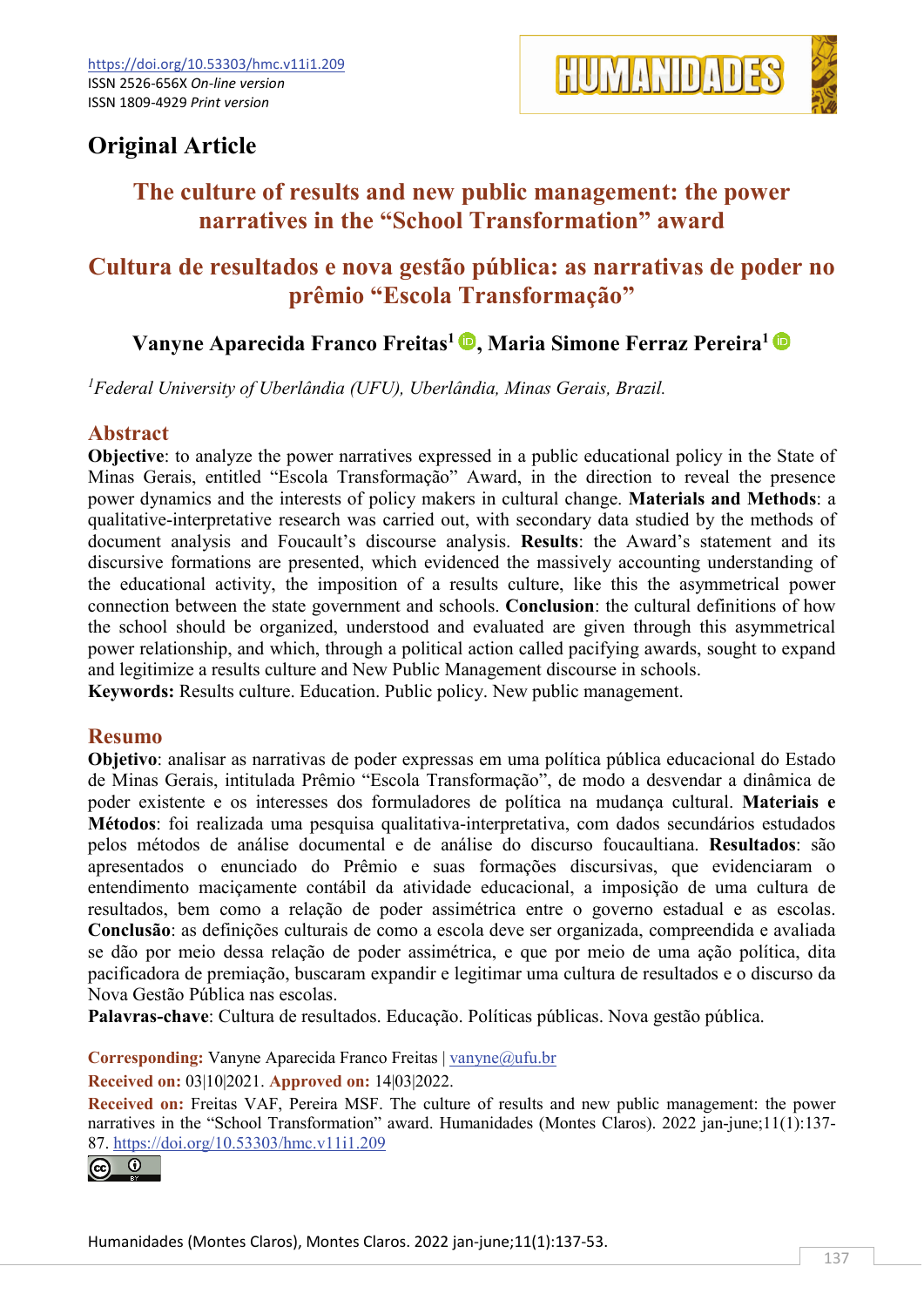

### **Introduction**

Organizational culture is significant to understand the life of an organization, and is an "umbrella" concept of a form of thought that is interested in cultural and symbolic phenomena<sup>1</sup>. Therefore, culture is where symbols and meanings are publicly expressed<sup>1</sup>, such as material objects, policies, and their narratives.

In understanding narratives as an action<sup>2</sup>, they present themselves as tools to make sense of organizational situations and increase organizational legitimacy<sup>3,4</sup>. In this process of legitimation, the use of culture, its artifacts and its narratives, for the purpose of coordination, control and symbolic manipulation are, for Wood Jr.<sup>5</sup>, a throwback to organizations – these would understand organizational culture as something to be managed and developed to provide them with better performance.

And in this setback, returning to the point that organizational culture is expressed in narratives, the understanding of narratives in a policy at its base can contribute to unveil the existing power dynamics, culture and meanings expressed in them, as well as the interests of those who promulgate this policy, and the intentional contribution to the creation or change of a previous organizational culture<sup>6</sup>.

In this context, symbols are considered as instruments of domination and ideological control in the interest of those in power<sup>6</sup>. Likewise, politics is considered one of the most complex sectors of society and has a discourse far from configuring a place in which it is pacified, but as a place that it performs, favoraweedly, some of its most fearful powers – in which it reveals its connection with power and with the desire to seam power<sup>7</sup>.

Also based on Foucault, Dardot and Laval<sup>8</sup> point to the existence of a dominant class guided by neoliberal principles, with a greater mobilization in the political field of education, and with the interest of implementing an influential normative system worldwide, of mercantilist logic and aimed at the reform of the State.

According to Marques<sup>9</sup>, the process of reforming the state, aiming to meet this demand of the economic crisis in Brazil in the 1970s – obeying the rules of capitalism and in response to external pressures received by the State – was called as *Nova Gestão Pública* (NGP – New Public Management, in English). Thus, NGP is also conceived as a process of reform of the public sector, based on elements and management tools of companies, and which aims to improve the efficiency and effectiveness of state services in modern societies $10$ .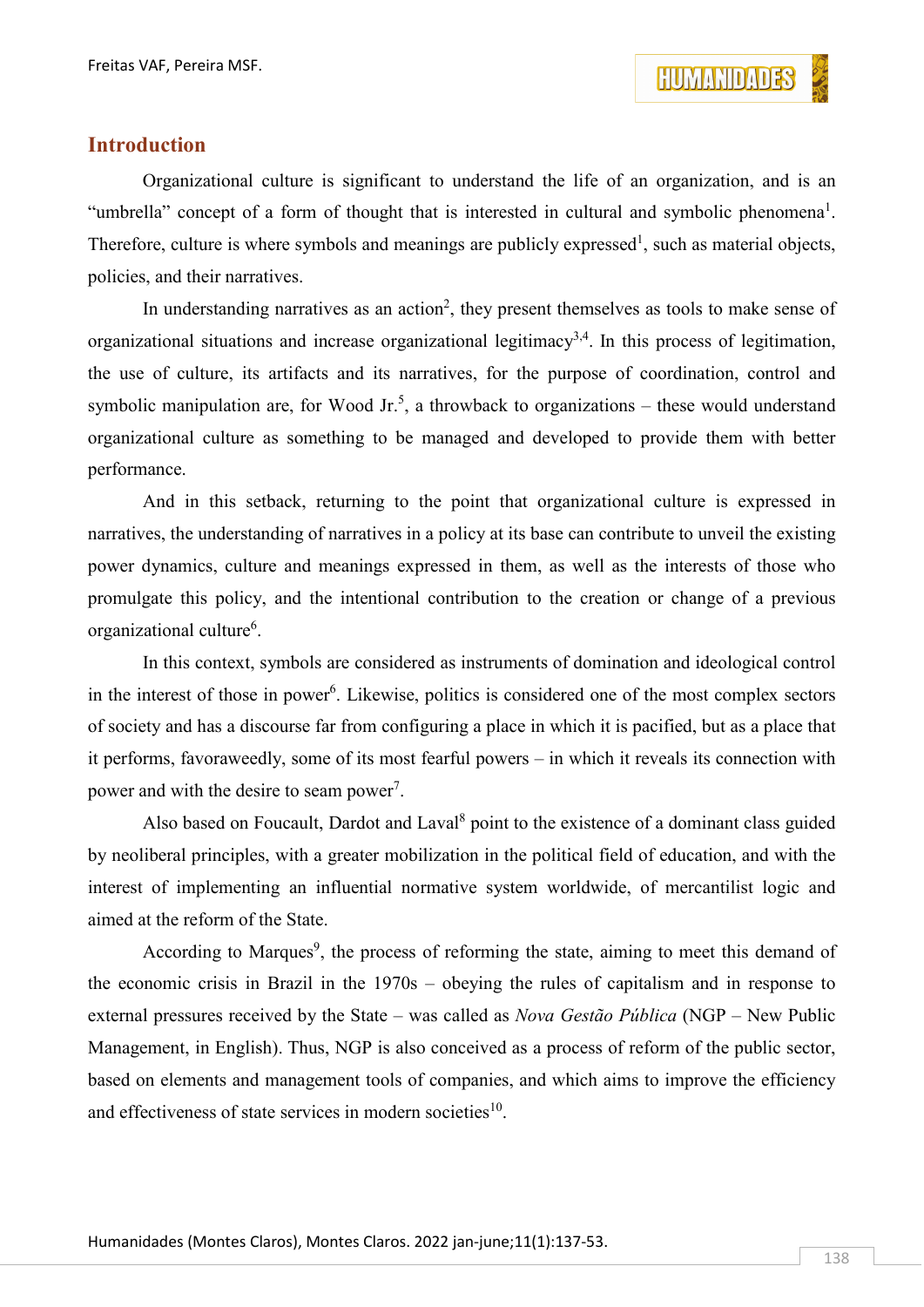In this sense, in the intellectual and political project of neoliberalism, with a new m[a](#page-2-0)nagement of the public sector, the massively accounting<sup>a</sup> understanding of educational activity, as well as other activities - via a rationality imported from the mercantile world - would bring the "culture of results" to educational public policies, which, according to Dardot and Laval<sup>8</sup>, have "distrust as a principle and evaluative surveillance as a method".

Thus, as part of an intellectual and political project of ngp in the State of Minas Gerais, the "Transformation School" Award was established in March 2021, through Resolution n. 4524, which, according to  $SEE^{11}$ , would be allocated to state public schools that presented "prominence in the results of performance and school flow". As one of the actions of public educational policy implemented in the state in the administration of the government of Romeo Zema<sup>[b](#page-2-1)</sup>, the award was instituted aiming to publicly legitimize procedures and prosperous experiences of schools to improve the quality of education<sup>11</sup>. This discourse raised questions about its pacifying nature, presented as an award, but specifically marked by a discourse imbued with the culture of results and the exercise of power of the state government.

Thus, due to the greater mobilization of the culture of results in the political field of education and the characteristics of his discourse, and in association with the one indicated by Boyce<sup>6</sup>, the analyses of Foucault<sup>7</sup> and Dardot and Laval<sup>8</sup>, this article aimed to analyze the power narratives of political action Award "Transformation School". Due to its characteristics, understanding the narratives contributed to unveil the existing power dynamics, culture and meanings expressed in it, as well as the interests of its formulators in the process of cultural transformation of education, directed to results and NGP. In addition, it can also contribute to the analysis of other public policies, in the same process of understanding their narratives and the interests of their formulators.

### **The culture of results and the new public management in education**

In the understanding of organizational culture as a set of cultural and symbolic phenomena1, organizational symbolism involves the construction of meaning and its material annexation, starting

<span id="page-2-0"></span><sup>&</sup>lt;sup>a</sup> The massively accounting term is presented by Dardot and Laval<sup>8</sup> because they consider that market logic extends far beyond the strict market boundaries, producing a generalization of the evaluation methods in public education derived from the company.

<span id="page-2-1"></span><sup>b</sup> Governor Romeu Zema took office of the Government of the State of Minas Gerais on January 1, 2019, affiliated to the New Party, and which had as some of its government proposals to provide an environment of greater economic freedom, the reform of the state to face bureaucracy and privileges, and the creation of a culture of knowledge management $13$ .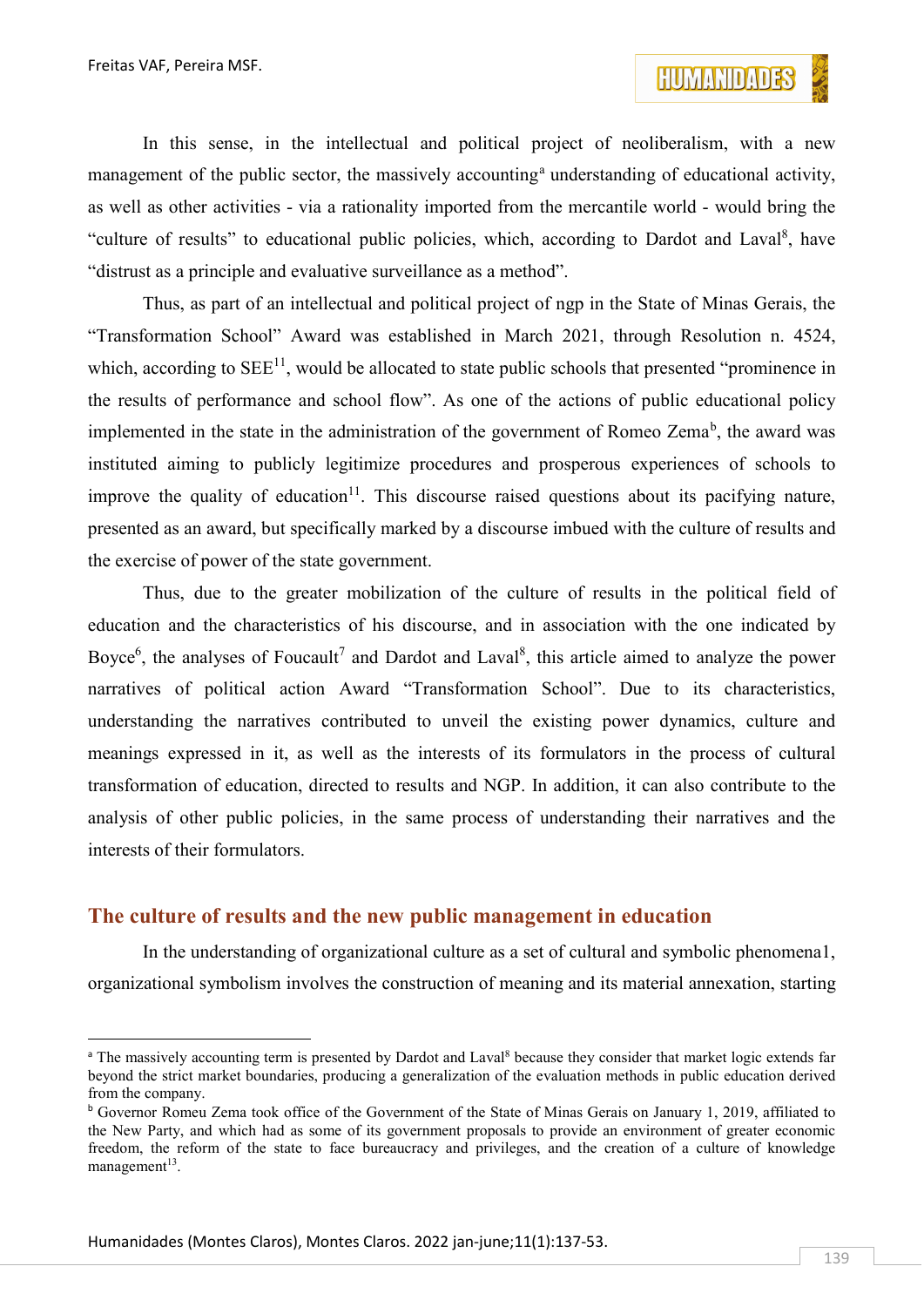from an ideological domain with the use of language<sup>1,6,12</sup>, in the formulation of narratives, as well as in the implementation of policies.

According to Dardot and Laval<sup>8</sup>, in a "culture of results", the policies instituted in neoliberal logic bring management and performance to the public administration and aim to "maximize the usefulness of the population", through the "massively accounting understanding of judicial, medical, social, cultural, educational or police activity", and through constant performance management. This rationality imported from the economic generates the determination of performance indicators and a generalized evaluation logic, which aims at the control of public agents and the optimization of their results<sup>8</sup>. And due to the expressive effect of NGP, the culture of results is adopted in educational policies as a new organizational culture<sup>9</sup>.

The NGP, according to Marques<sup>10</sup>, can be called a "state reform movement, whose objective was to respond to the economic crisis of the 1970s, within the framework of capitalist regulation", and in response to external pressures received by the State. And in addition, considered as a reformer process of public services based on the business management model<sup>10</sup>.

In the context of NGP, governments are responsible for conducting policies as tools for adjusting society in order to change the conception of the individual – now the company man or the entrepreneurial man – making the entrepreneurial way of life the priority of education<sup>7</sup>.

Still in NGP, instead of a direct provision of services, the State is expected to strengthen its role as regulator, evaluator and distributor of incentives for autonomous providers of public services<sup>14</sup>. According to Verger and Normand<sup>14</sup>, some principles of the NPG, translated into educational policies, would be aimed at "professionalization and empowerment of school managers, the definition of quality indicators and benchmarks on educational success", external evaluations of results and school performance as a criterion for funding schools and teachers' remuneration<sup>14</sup>.

This orientation in favor of a culture of results through a "school market", with a regulatory and evaluating State, has become predominant in policies for the remodeling of education at the global level, since the  $1990^8$ , and in which ngp is the predominant standard of Western governments $10$ .

### **Power in organizational culture and political narratives**

Defined by Alvesson<sup>1</sup> as a "framework of beliefs, symbols and expressive values", organizational culture is the mechanism by which individuals share and learn experiences, meanings and understandings, reproduced and communicated partially also symbolically<sup>1</sup>. Thus,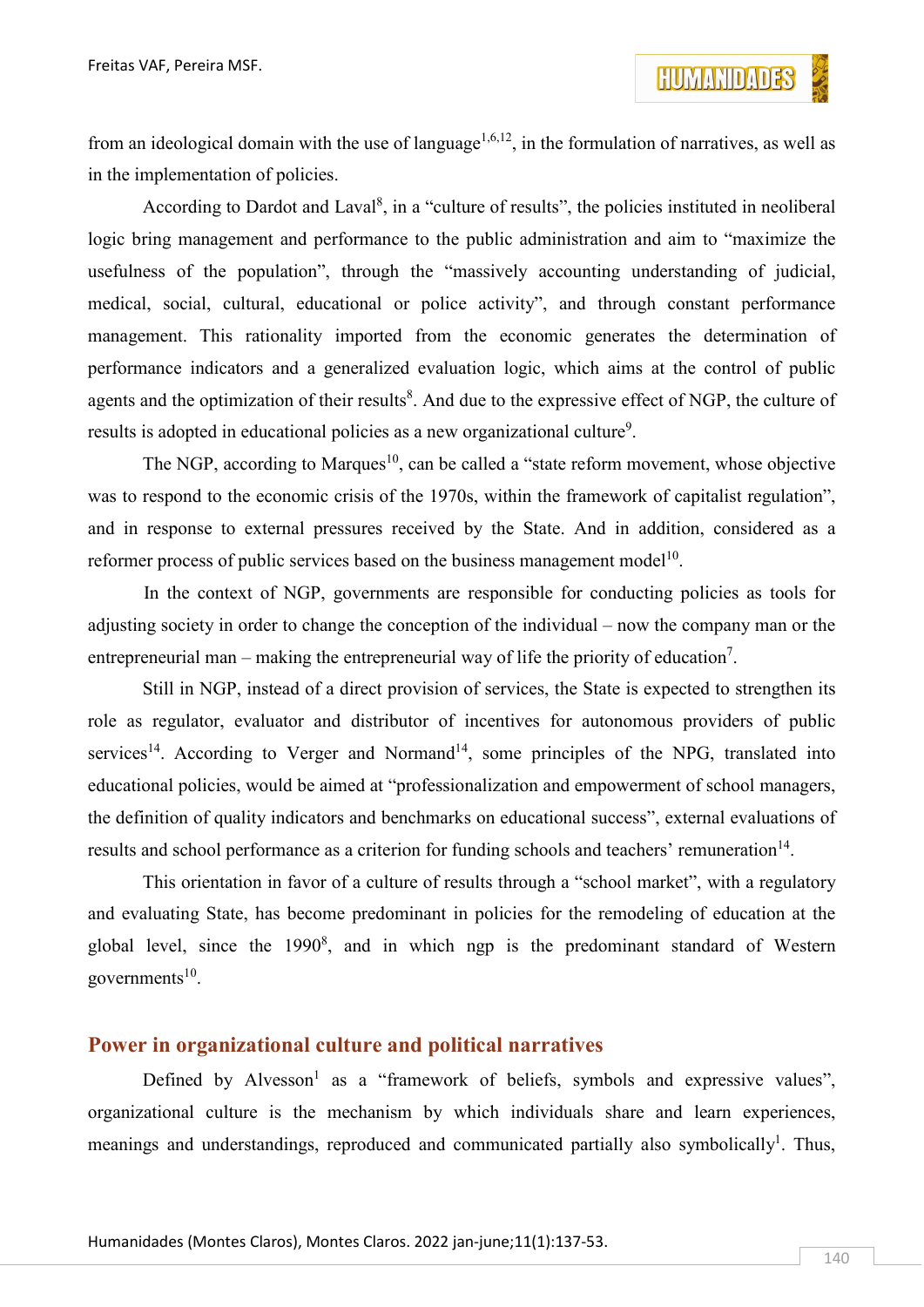cultural meanings define the construction and execution of an organization and, at the same time, its understanding and evaluation<sup>4</sup>.

When leaders influence culture or act on a set of understandings and meanings, in order for everyone involved in organizations to take over them, a subtle and often penetrating form of power may be being exercised<sup>1</sup>.

Regarding the numerous voices to refer to power in organizations, Hardy and Clegg<sup>16</sup> point mainly to the "seemingly pragmatic concept, appropriate to use, but also to abuse". In a strategic, descriptive and empirical posture, the question of power matters "how it is used to transform people into characters who articulate a game of organizational morality"16, since it becomes difficult to define or precisely delimit it<sup>1</sup>.

Power relations are important to the formation of culture, since a view of reality would be the result of negotiations between the actors involved in asymmetric power relations, and in which some of these actors have access to different resources, and different possibilities of deciding how reality should be defined<sup>1</sup>.

Considered as "microtechniques" of these power relations, the cultural practices of reaffirmation, empowerment, moral persuasion and even technical knowledge would result, as Hardy and Clegg<sup>16</sup> describe, in "personal, technical, bureaucratic or legal surveillance, expanded by forms of supervision, routineization, formalization, or legislation, which seek to increase control over the behavior, disposition and incorporation of employees".

Legislation, as a legal device and with its narratives, can be considered as a translator of political knowledge, and this formed by a discursive practice that, for Foucault<sup>7</sup>, leads and is linked to other practices, methods and techniques, yielding space to a specific social way and interfering in a general transformation of society<sup>17</sup>. Thus, throughout society, when producing a discourse, procedures - of conjuring powers and mastering of random events - control, select, organize and redistribute their production<sup>7</sup>.

Likewise, on the role of political knowledge in capitalism, Foucault<sup>17</sup> describes serving "the interests of the bourgeois class, which was made by her and for her, which carries, finally, the stigma of its origins even in its concepts and in its logical architecture, [...] analyzed in the direction of behaviors, struggles, conflicts, decisions and techniques".

Therefore, from the perspective of political knowledge and political discourse, organizations do not always present complete or coherent policies when structuring their narratives and plots in the formulation of their policies to make sense of their environment<sup>2</sup>. Instead, policymakers try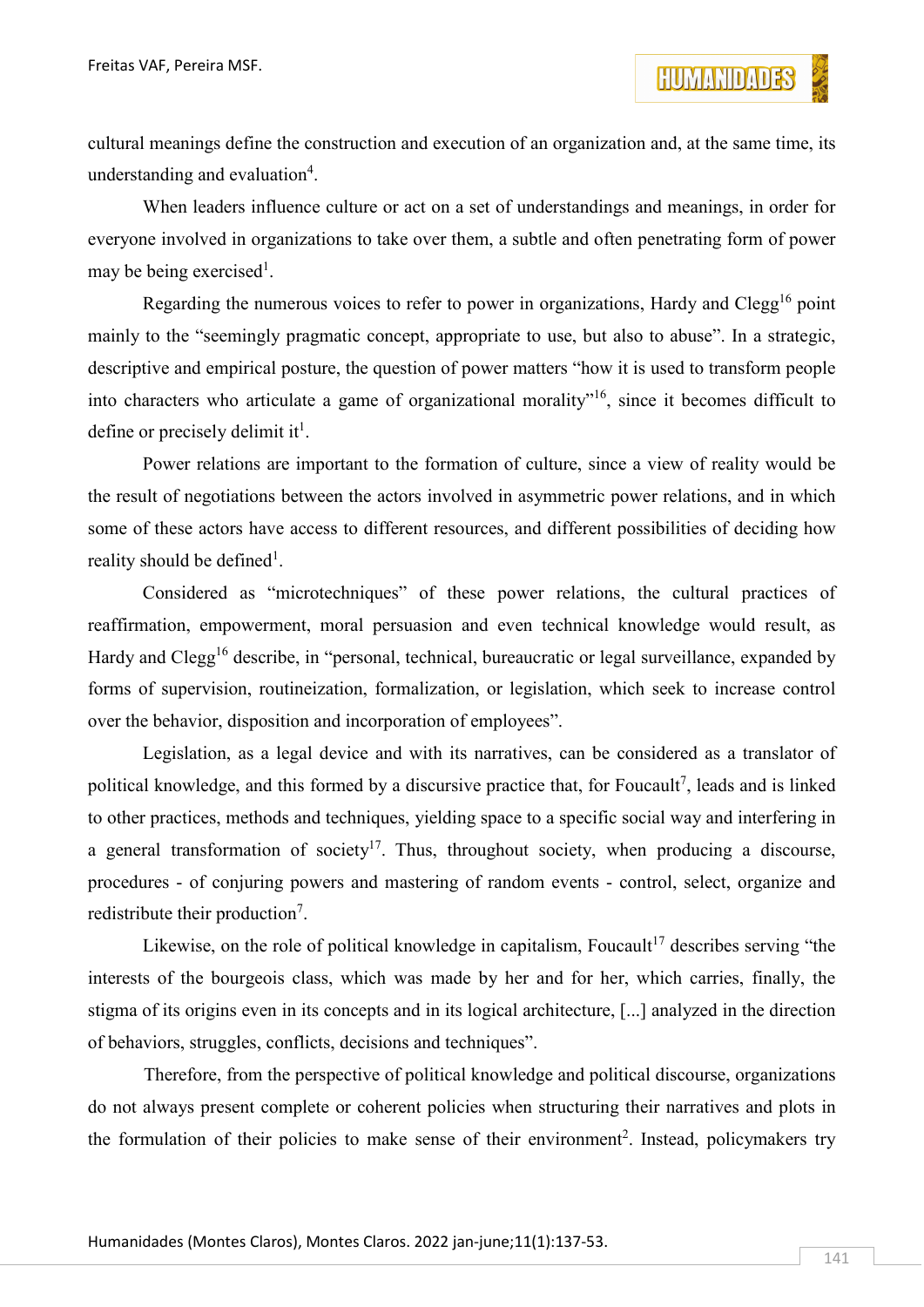plausible plots, adjusted to current facts, events, conventional models and indicators, deeply concerned with maintaining control of their domains and how their action will be interpreted<sup>2</sup>.

Also for Brown<sup>18</sup>, when dealing with how a public inquiry builds meaning to complex events, and how decision-making is represented and authorized in it, he pointed out a key issue in policy formulation: how a text extends its hegemonic influence. For a text to be hegemonically effective, it needs to be received as official, with the authority assigned by its readers<sup>18</sup>, or even, received as legitimate, as an appropriate or appropriate action within some socially constructed structure<sup>4</sup>.

Many organizations, when trying to obtain legitimacy, use as a strategy the manipulation of environments and preventive intervention in the cultural environment, in order to develop support for specific measures, which goes beyond the selection of existing cultural beliefs, but which actively promulgates new explanations of the social reality<sup>4</sup>.

In the case of NGP, as Verger and Normand<sup>14</sup> point out, many authors apply World Cultural Theory<sup>[c](#page-5-0)</sup> to understand the global spread of school-based management and NPG in education. To understand the most important characteristics of this dissemination, it would be necessary to adopt a culturalist perspective, to emphasize global processes of cultural rationalization in which the behavior of individuals is defined, appropriateand legitimized in the context of organizations<sup>19</sup>.

Verger and Normand<sup>14</sup> note that NGP-related policies in education are implemented, not because they are efficient, but because there is a widespread understanding that the proposed solutions will solve a significant part of the urgent problems of contemporary educational systems. As forces underlying their influence and expansion, this generalized social perception has discursive factors, ideational structures, and logics of action and interpretation of the outside world, promulgated by policymakers - thus, the NGP would function as a powerful paradigm of politics that, with its political narratives, acts in reducing the usual uncertainty about decisions about educational reform or school improvement $14$ .

#### **Materials and Methods**

Aiming to analyze the narratives of power in the formulation of the political action Award "Transformation School", this study was identified as a qualitative-interpretative research, of

<span id="page-5-0"></span><sup>&</sup>lt;sup>c</sup> Meyer *et al.*<sup>20</sup> points to World Cultural Theory as a translocal cultural project, developed as such by the various elites, which involved an ideological conception of a new society, with all individuals in a unified way, with a progressive collectivity and with mass education as one of the central characteristics of this project of cultural articulation.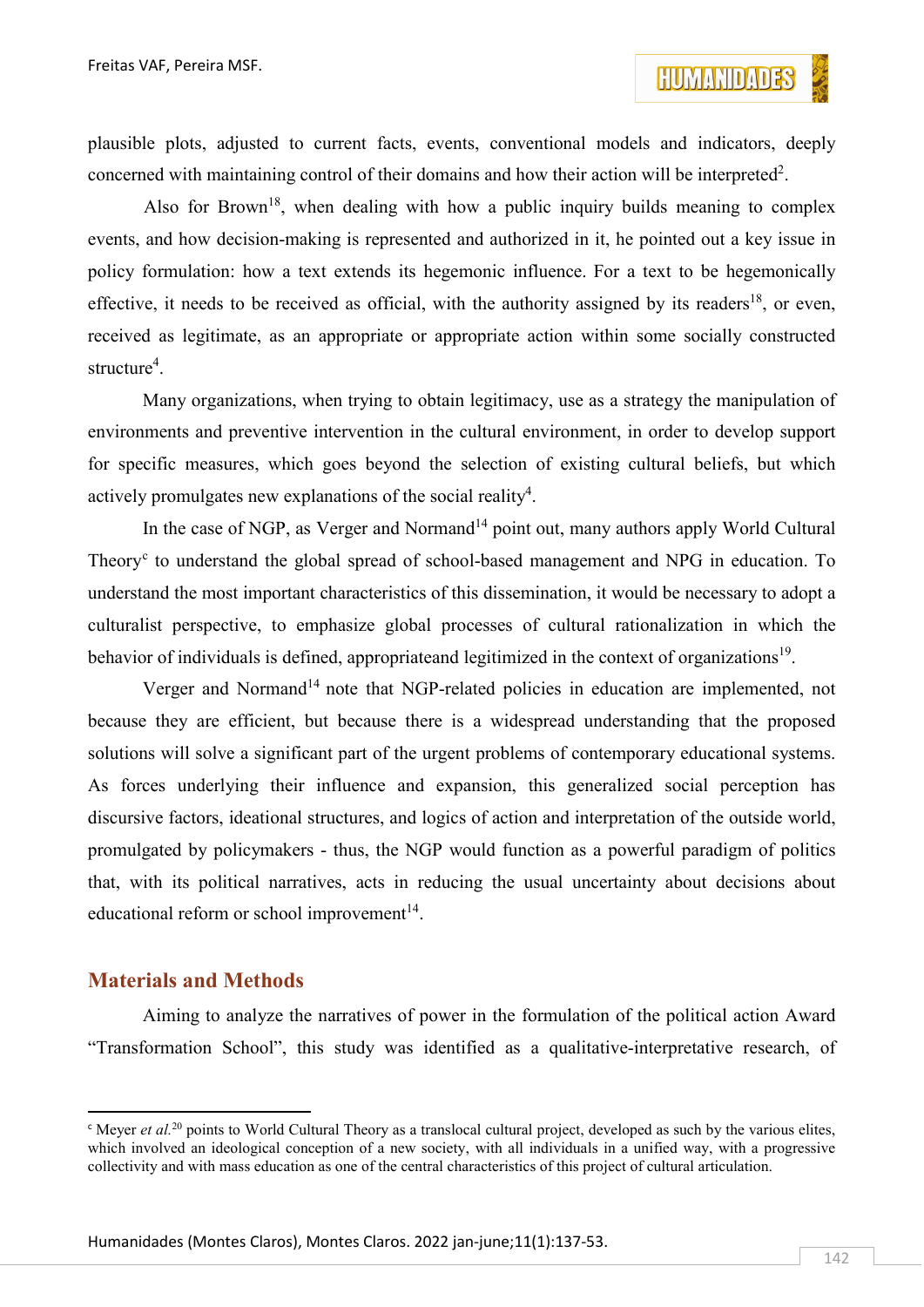inductive method and by inquisition, since it assumes that the meanings are derived mainly from words $^{21}$ .

The research was initiated with the collection of secondary data, having as main source the document establishing the Award "Transformation School" - Resolution n. 4524, of March  $2021^{11}$ . For this, it was considered that knowledge is not only contained in experiments, but also in narratives, norms, legislations, and political deliberations $17$ .

The corpus was defined so that it could take the history and temporality of the research object, which deals with domains such as timeliness, memory and anticipation, and that characterized repetitions, ideas of rupture and transformation, and what is at the frontier of current time<sup>22</sup>.

For data analysis, the documentary and Foucaultian discourse analyses were reconciled. The first method of analysis followed that proposed by Bardin<sup>23</sup>, since it aimed to represent the information of the object analyzed in another way, in a variable form and facilitating access to the observer, and as a preliminary phase to other analyses. The analysis of foucaultian discourse was performed based on the categories presented according to Chart 1.

| <b>Categories</b>            | <b>Description</b>                                                                      |
|------------------------------|-----------------------------------------------------------------------------------------|
| <b>Statements</b>            | They are atoms of speech; most basic unit; it has no fixed form or immutable            |
|                              | content; it needs to be correlated with other utterances; it is different from a simple |
|                              | sentence; is different from proposition; it is different from speech acts; although     |
|                              | they can assume these forms, they do not submit to them.                                |
| <b>Enunciative functions</b> | Indicates how the utterance "acts" on a given subject; it is part of the utterance      |
|                              | itself; Foucault (2014a) establishes criteria to identify the functions in the          |
|                              | utterances: referential, subject, field and materiality.                                |
| Formation rules              | Formations are derived from certain rules; the rules serve to identify formations;      |
|                              | Foucault (2014a) also establishes criteria to identify the rules: object, modality,     |
|                              | concept and strategy; are equivalent to the criteria of the enunciative functions.      |
| Discursive formation         | Discursive formation is the derivation of statements, functions and rules; the          |
|                              | historical elements are fundamental to understand the formations; problematizes         |
|                              | the production of knowledge; are subjected to a certain regularity.                     |

**Source:** Lacerda and Mello<sup>24</sup>.

The choice of this subsequent analysis started from foucault's conception of discourse<sup>17</sup> as "a good that places, since its existence, the question of power [...] a good that is, by nature, the object of a struggle, and a political struggle [...] a set of utterances that relies on the same system of formation". Furthermore, the discourse as enunciated neither visible nor hidden that, to be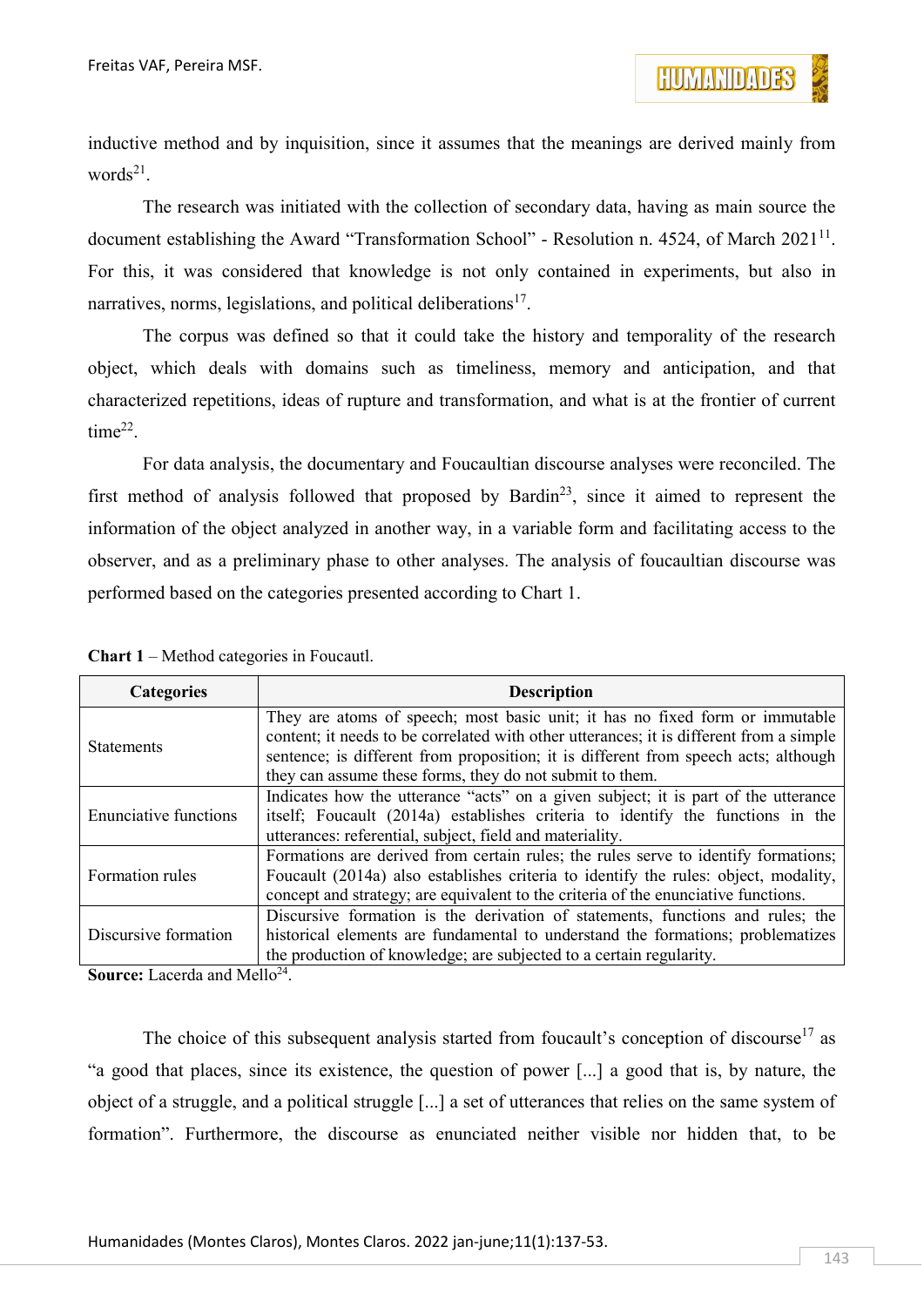described, must be considered this existence and interrogate this language in the dimension that produces it<sup>17</sup>.

The analyses were initiated by describing the statement in the Award Resolution, and by structuring the research corpus. Next, we sought to distinguish the enunciative functions of the subject - his reference, field and materiality - and the rules of formation, within the object, modality, concept and strategy criteria. The combination of the utterance, functions and rules led to the main discursive formations for the outcome of the analyses.

The results and analyses are presented in the next sections of this article, structured in two sections: (1) a linear report of the political utterance of the "Transformation School" Award, structured by documentary analysis, and with subsequent identification of discursive formations by the Foucaultian analysis method (derived from the utterance, functions and rules of formation); and (2) the textual claims of authority and power that drive that discourse.

#### **Results**

The "Transformation School" Award is presented as instituted by the State Department of Education of Minas Gerais (SEE) (*political subject*), for public schools (*political subject*) with emphasis on the results of performance and school flow in the stages of regular education<sup>11</sup>. Furthermore, the award would aim to openly recognize efficient school practices and experiences in the process of improving the quality of teaching<sup>11</sup>.

A maximum of nine hundred prizes would be distributed to schools in the period of 2021, and the same school may be awarded more than once during the year, in case of meeting the criteria to receive the award.

Similarly, the award presents the institution of the School Transformation Index (Inest), calculated based on two more indicators: school flow indicator and performance indicator, responsible for presenting the performance of each school grade.

According to  $SEE<sup>11</sup>$ , the school flow indicator is configured by the harmonic average of the bimonthly approval rates of the years of schooling of each stage of education, which, in turn, are calculated through the frequency and grades recorded in the Digital School Diary (DED).

Likewise, the performance indicator is configured by the average between the Portuguese language proficiency and mathematics of the students, provided that they are identified in the Minas Gerais System of School Administration (Simade), and provided that they participate in three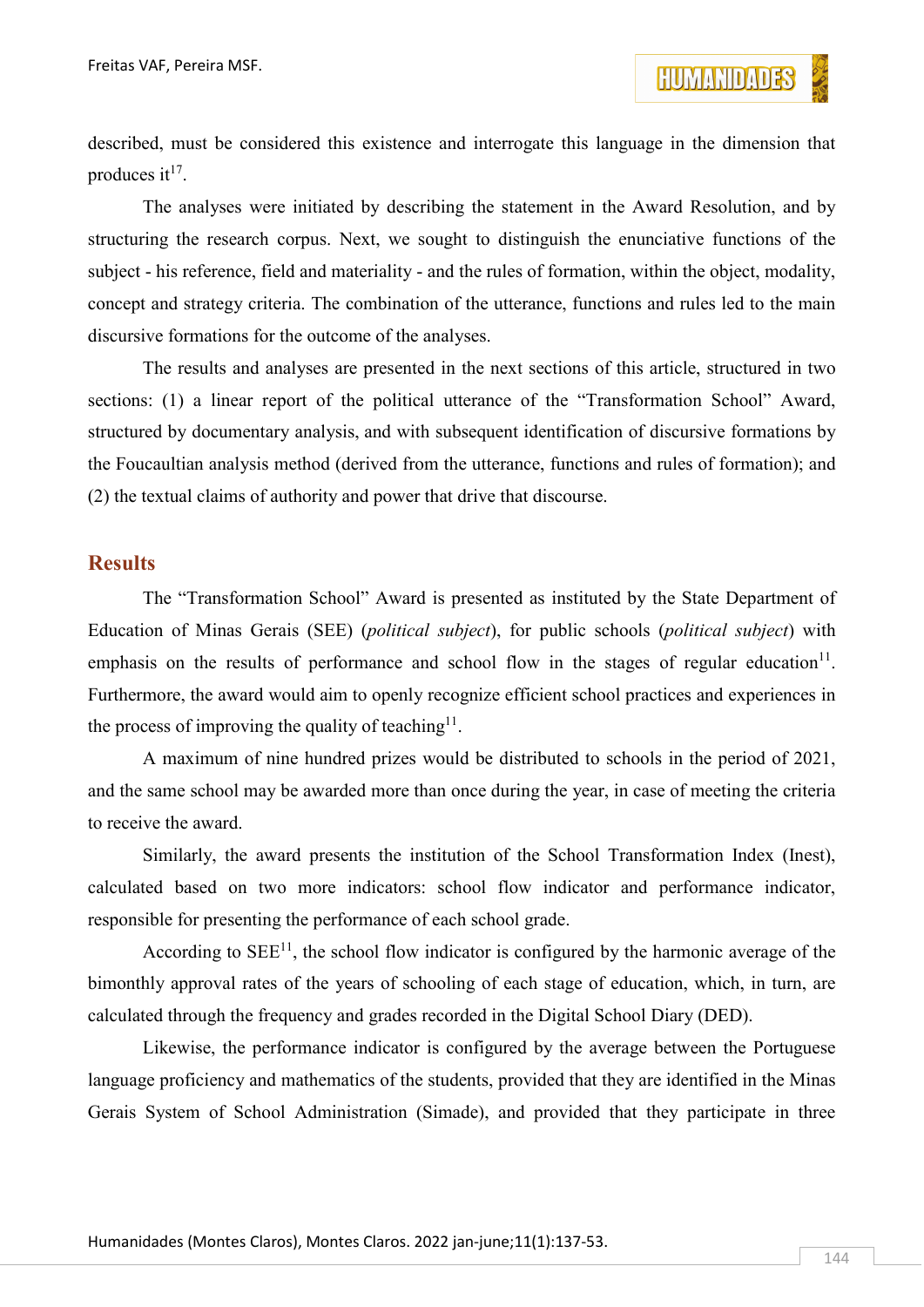network evaluations: diagnostic evaluation, first quarterly evaluation and second quarterly evaluation $11$ .

In the Resolution, the first award is a maximum of 300 awards, aimed at schools that obtain better averages among the defined criteria: participation rate of students in the diagnostic evaluation of the year and the index of use by teachers of the online platform indicated by  $SEE<sup>11</sup>$ . At this stage of the award, no financial values were foreseen, but only certification to the awarded schools.

Regarding the participation rate of students, it is determined by the ratio between the students who performed the evaluation and enrolled students, and should be equal to or greater than 80% in the components of Portuguese and mathematics, and equal to or greater than 60% in the components of other areas of knowledge<sup>11</sup>.

On the other hand, the index of access by teachers to an electronic platform specified by see is calculated by the average of the weekly percentages of online access of teachers of each school during the bimonthly<sup>11</sup>. To monitor this specific index, each school can accompany it periodically, through a panel, to be made available by SEE, which must be equal to or greater than 80% in the bimester.

The second award is aimed at schools that score higher inest-2 and higher positive percentages between Inest-1 and Inest- $2^{11}$ . The value of the award is one hundred thousand BRL, with the exception of financial and budgetary availability.

Likewise, the third prize is aimed at schools with higher Inest-3 scores, per teaching stage, and higher positive percentages between Inest-2 and Inest- $3<sup>11</sup>$ . The value of the award is two hundred thousand reais, also with the exception of financial and budgetary availability, divided into a first installment, at the time of presentation of the result; and the second, after confirming the increase in the Basic Education Development Index – Ideb (*Índice de Desenvolvimento da Educação Básica*, in Portuguese), compared to the previous Ideb result<sup>11</sup>.

According to the document, SEE will disclose the results of Inest on a specific website, and the dissemination of the awarded schools will be in the Official Gazette of the State of Minas Gerais (DOEMG) and also in  $SEE<sup>11</sup>$ .

Finally, in order to use the resources of the award, the award-winning schools have a portfolio of pedagogical projects submitted by SEE, with predetermined actions, and provided that they have the board's agreement. These schools can be investigated by the School Inspection Service of the Regional Departments of Education (SRE), and in the case of irregularities, the school loses the award, the appeal is returned and those responsible, held accountable<sup>11</sup>.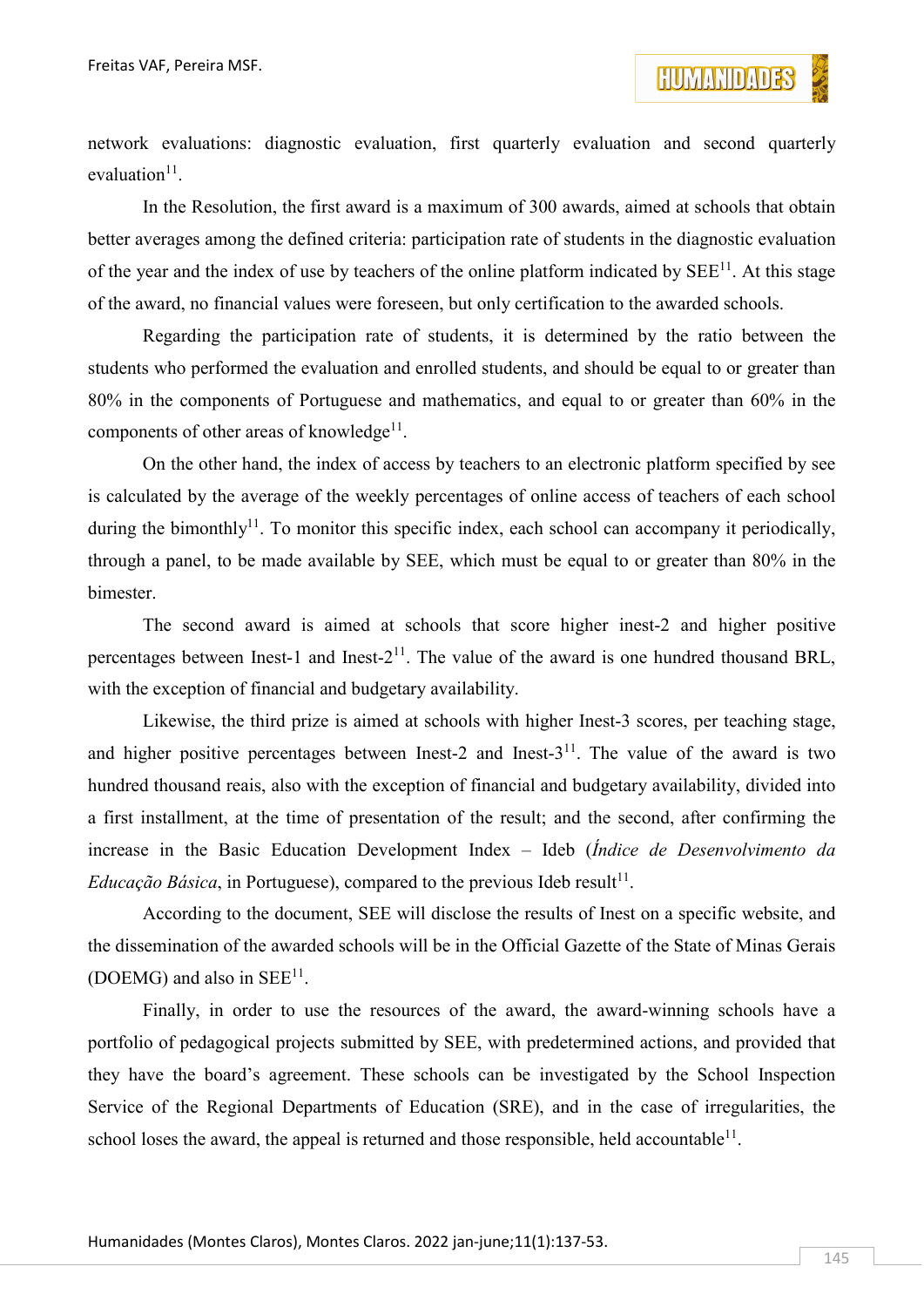



#### **Figure 1** – Summary of performance indicators and evaluations of the "Transformation School" Award.

In Figure 1, it is possible to observe the indexes, indicators and rates determined in the "Transformation School" Award, and the composition of each one, besides being possible to evidence the domination of educational policies by the "school market" and the "culture of results" and also to evidence the massively accounting understanding of educational activity, through the determination of performance indicators and a generalized evaluation logic8. These evidences point to the structure of ngp, based on elements of the business mode of management of organizations, and which would aim to improve education in the State of MG.

As for the discursive formations, through foucaultian analysis of the discourse described in the methodology, Figure 2 presents the functions F1, F2, F3 and F4 of the political subject state government (SEE), identified in the award statement. Three rules (R1, R2 and R3) were also identified in favor of fulfilling these functions, and their relations in the discursive formations (DF) in relation to the political subject.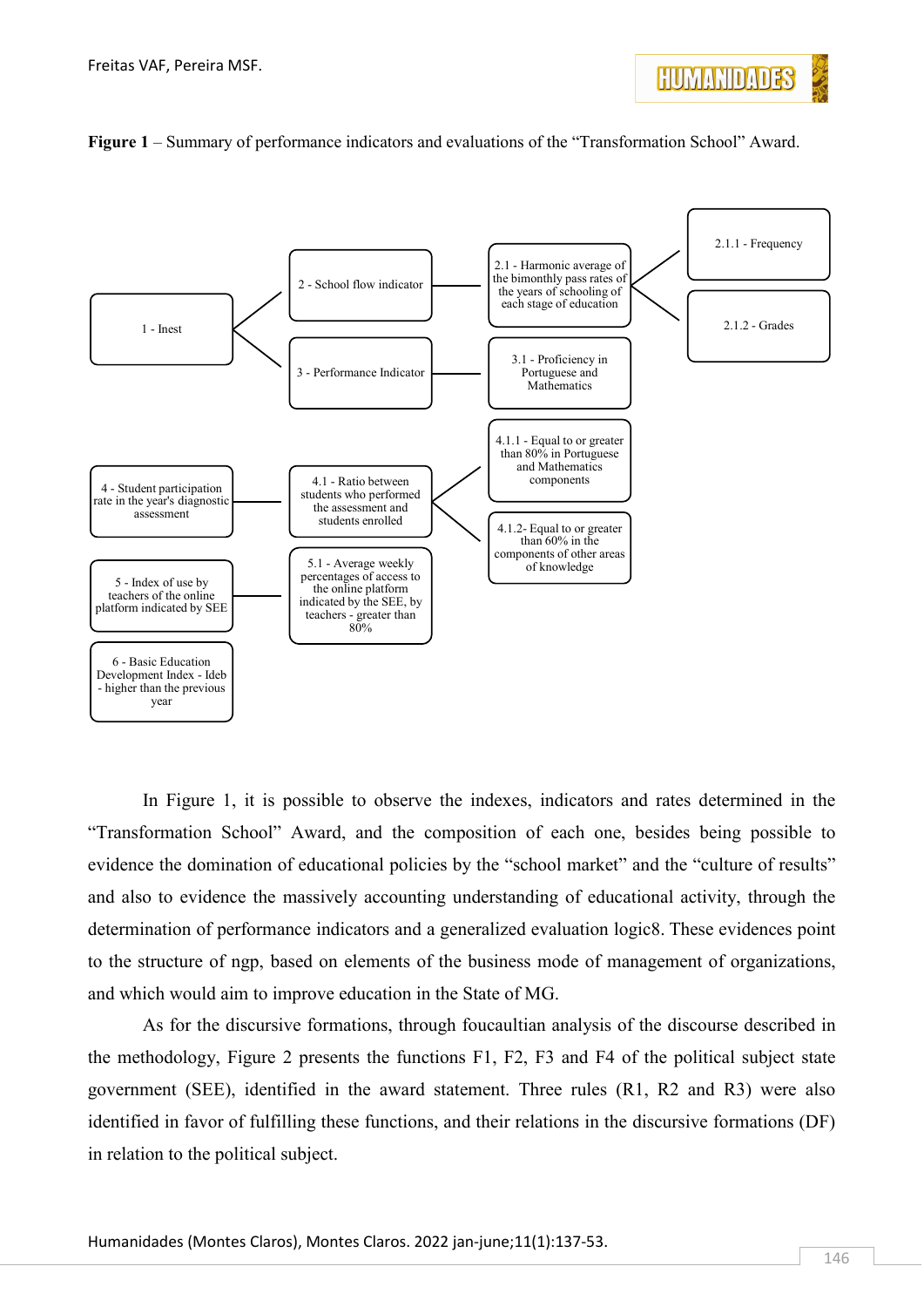

**Figure 2** – Map of relations in the discursive formations of the political subject state government of Minas Gerais.



**Source:** Adapted from Lacerda and Mello<sup>24</sup>.

Next, Figure 3 presents the functions F4 to F9 related to the political subject "school units", also identified in the award statement. Three rules related to schools were also identified, with their relationships in the discursive formations (DF) presented.





Source: Adapted from Lacerda and Mello<sup>24</sup>.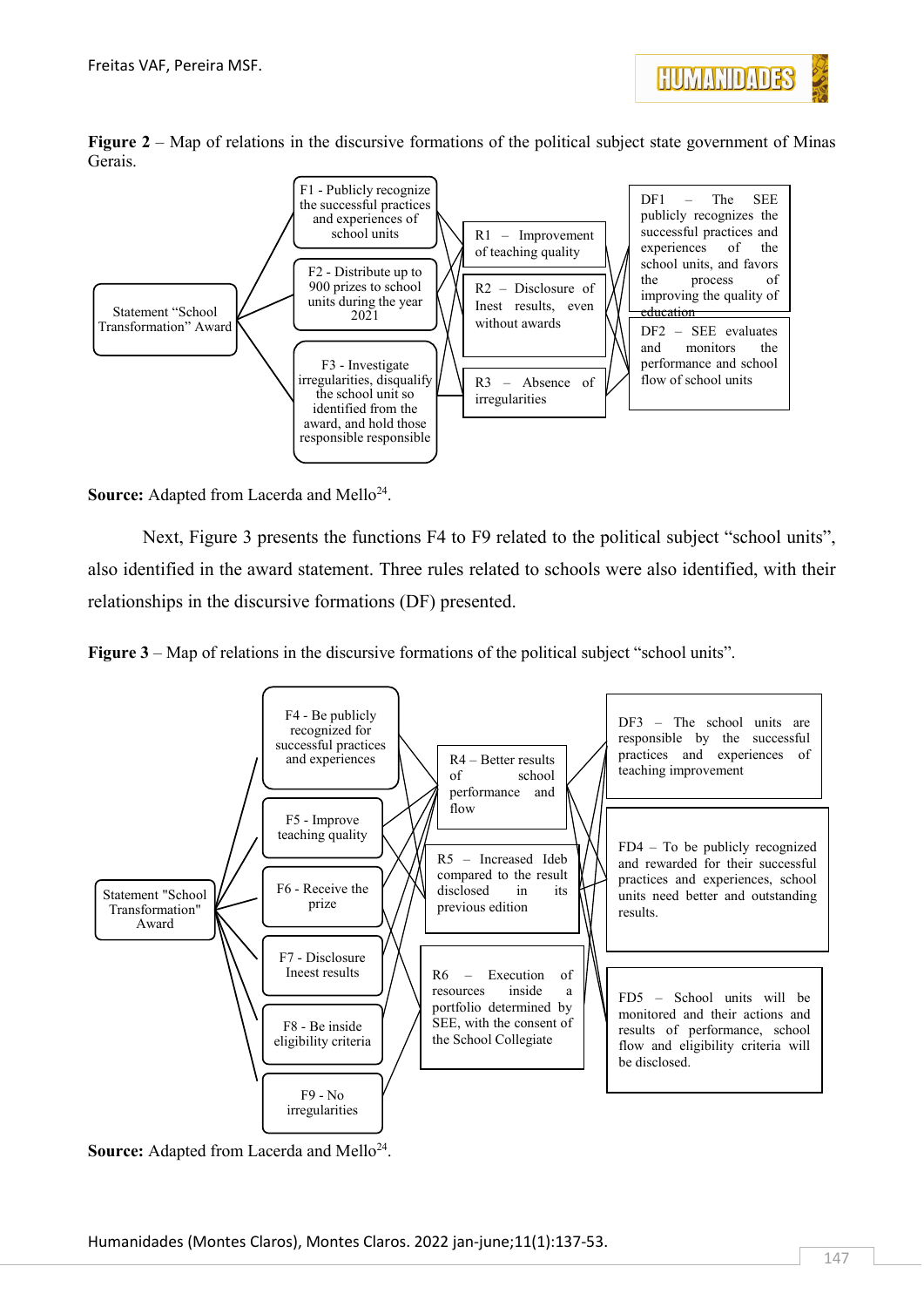

#### **Discussion**

The different discursive formations of the state government and school units, as well as the enunciative functions and rules demonstrate a solid framework of schools – via legislation – to the state reform movement (NGP), the rationality imported from the economic world and the "spirit of enterprise"<sup>8</sup>.

According to the figures presented above, the principles of the NGP were evident as an educational political action14: in Figure 1 the definitions of quality indicators and benchmarks, external evaluations of results and school performance; and figures 2 and 3, the monitoring and publications of the results obtained by schools (DF2 and DF5), and the financing of school institutions, based on meritocracy and the ability to produce results (DF1, DF3 and DF4).

From the discursive formations, it can be understood that school units are held responsible for successful results, but that they will also be held responsible for the contrary results; and to be publicly recognized and awarded, school units need better results; and will be monitored and will have their actions and performance results, school flow and eligibility criteria disclosed. And in the same statement, the state government appears as recognizing the practices and successful experiences of school units, as responsible for improving the quality of public education, and as evaluator and regulator of the performance and school flow of school units.

Also based on the evidence presented in Figures 1, 2 and 3, it was possible to unravel the existing power dynamics of the narratives<sup>6</sup> of the Award, based on the considerations that narratives present themselves as tools to make sense of organizational situations and increase organizational legitimacy $3,4$ .

The discursive formations and the number of indicators, rates and evaluations involved in the "Transformation School" Award demonstrate the relationship of asymmetric power between schools and the state government<sup>1</sup>. They also demonstrate the subjection of school units, as characters of a game of organizational morality<sup>16</sup>, to the form of power exercised by the government.

The state government is a political subject that recognizes successful schools, and thus provides the improvement of the quality of teaching. On the other hand, schools are the *political subjects* monitored, have their actions and their results disseminated, are responsible for the results, and will only be recognized and publicly awarded if they are successful in better and outstanding results.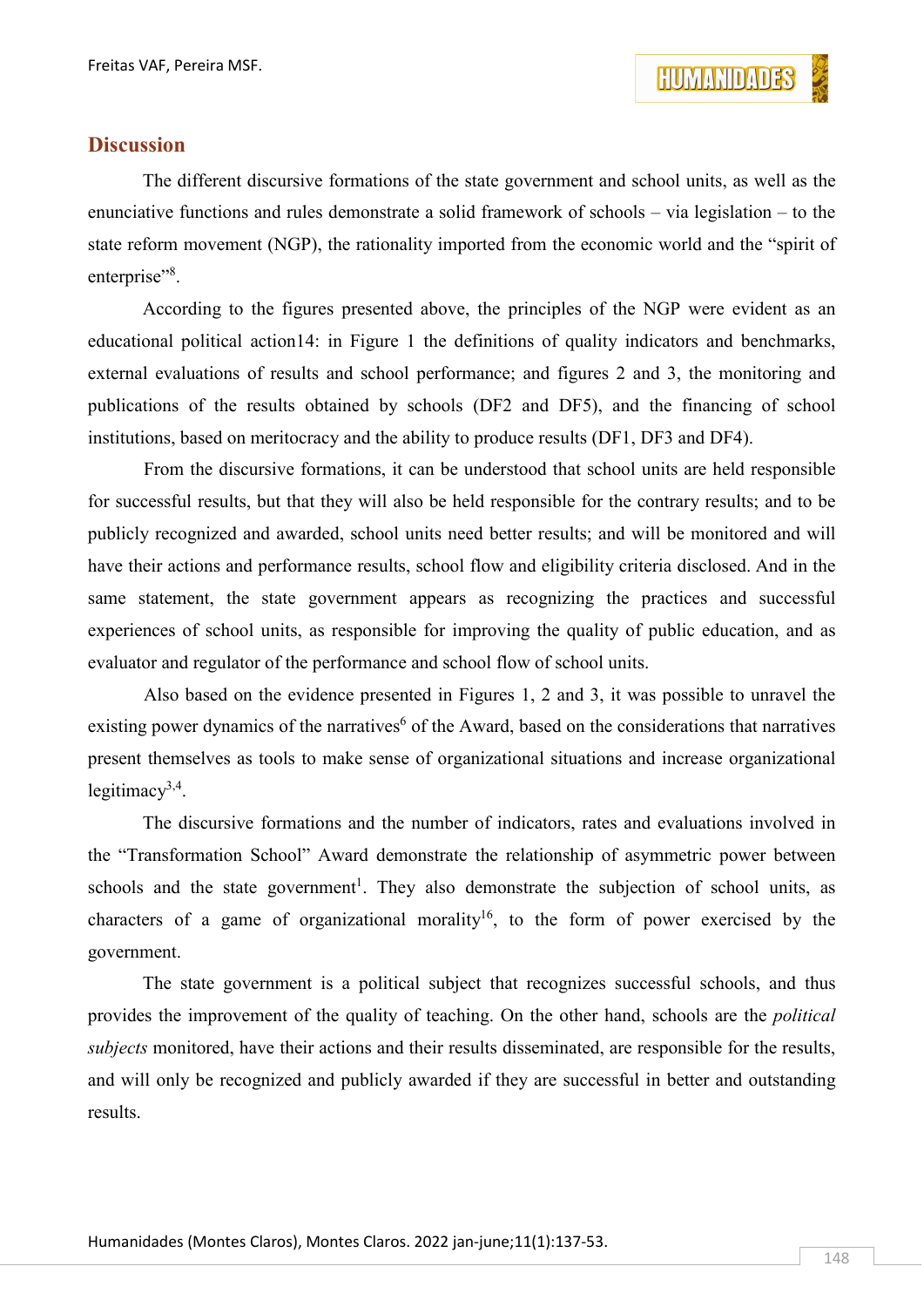Still as a *political subject* who decides what reality will be like in schools, this government demonstrates its "microtechnique" of power, by influencing, expanding and determining a cultural practice through legislation<sup>14,16</sup>. A cultural practice resulting from a technical, bureaucratic and legal surveillance, aimed at increasing control over the conduct, arrangement and admission of the culture of results and NGP in schools<sup>16</sup>.

The Award demonstrates a discourse far from being configured as peaceful, but as a place of exercise of government power<sup>7</sup>, which seeks to legitimize the culture of results, intervening in the cultural environment of schools and promulgating a reality4 of distrust and evaluative surveillance8 in the utterance supported by the act of rewarding.

Likewise, the state government confirms itself as a regulator and evaluator14, which operates the transformation of schools through policies adjusted to the interests and interference of a capitalist society<sup>17</sup>, and which is concerned with influencing hegemonically and maintaining control of its domain<sup>2,18</sup>.

### **Final thoughts**

By unveiling the existing power dynamics and the culture and meanings expressed in the power narratives of one of the actions of the educational public policy of Minas Gerais, entitled "Transformation School" Award, it was possible to highlight points of a peacemaking discourse, presented as an Award, but which aims to expand and legitimize a culture of results and the discourse of the NGP.

In the analyses, the culturalist perspective became notorious in the process of understanding the dissemination of a culture and discourse as a defined, appropriate and legitimized behavior in education.

Indentally, it was evident that the cultural definitions of how the school should be organized, understood and evaluated are based on asymmetric power relations between the state government and the school units, in order for all those involved to take on new understandings and new cultural meanings.

Therefore, the hegemonic influence of the government on educational culture and its concern to maintain control of its domain, as a regulatory political subject and evaluator of cultural practices determined through legislation, stand out.

Thus, it highlights the importance of understanding the policies and interests of its formulators, in order to contribute to unveil the existing power dynamics - both in political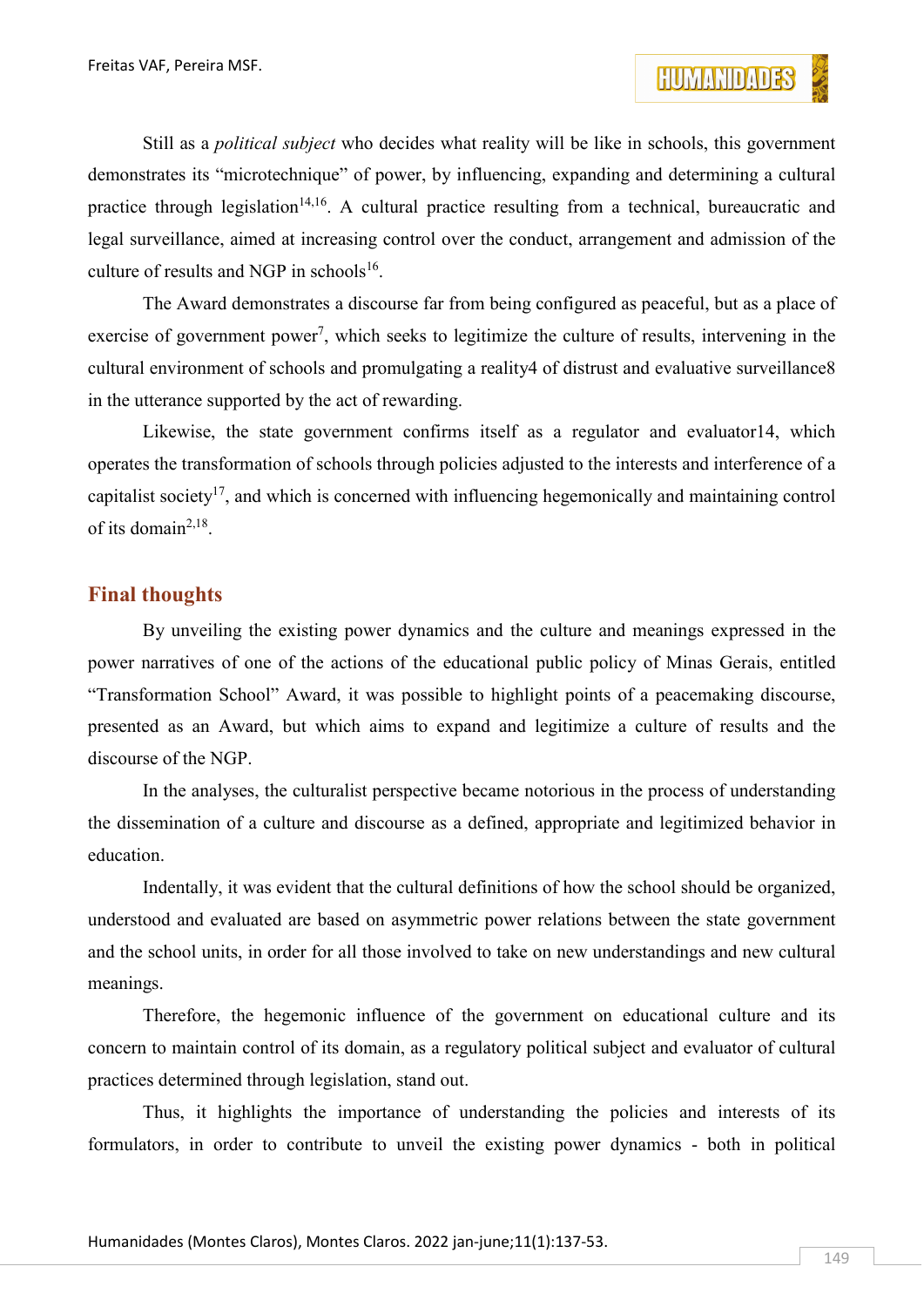struggles, as in the reproduction of cultural understandings and meanings - a dynamic that aims to establish a specific view of reality.

Finally, since this article is the beginning of a larger and complex process of analysis of an educational political action, such as continuity of research on the power narratives of the "Transformation School" Award, a study is suggested in the school units, where policies are implemented. In schools it will be possible to understand how the different discursive formations actually happen and also understand how is the practice of this process of trying to expand and legitimize the culture of results and the discourse of the NGP, through the existing power dynamics.

### **Authors' contributions**

Freitas VAF contributed to the conception and design of the research, data collection, data analysis and interpretation and in the writing of the manuscript. Pereira MSF contributed to the conception and design of the research and critical review of the manuscript regarding intellectual content and final presentation.

#### **Conflict of interets**

The authors declare no conflict of insterest.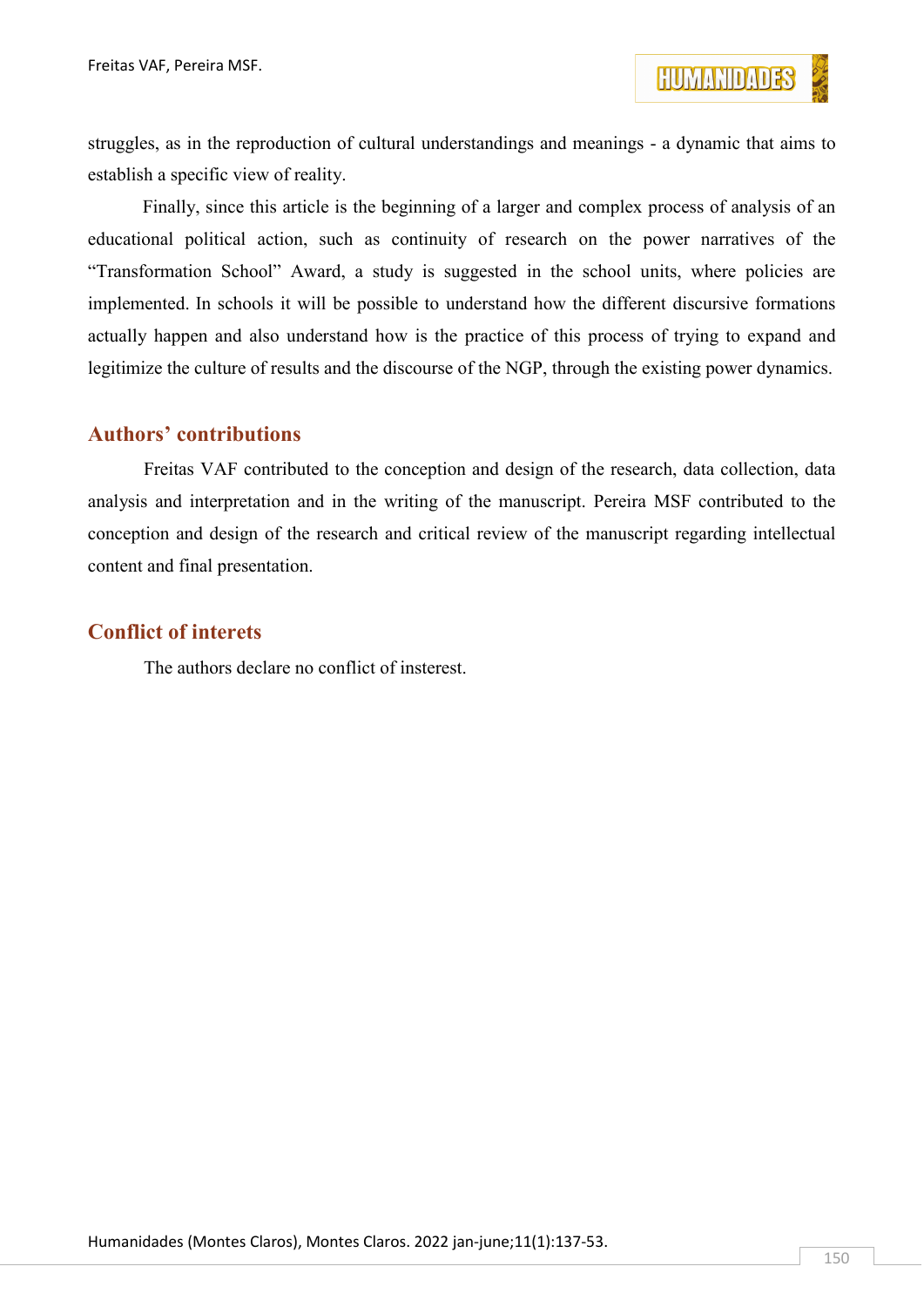

### **References**

1. ALVESSON, M. **Understanding organizational culture.** London: Sage, 2007. Disponível em: [http://www.untag-](http://www.untag-smd.ac.id/files/Perpustakaan_Digital_2/ORGANIZATIONAL%20CULTURE%20Understanding%20organizational%20culture.pdf)

[smd.ac.id/files/Perpustakaan\\_Digital\\_2/ORGANIZATIONAL%20CULTURE%20Understanding%](http://www.untag-smd.ac.id/files/Perpustakaan_Digital_2/ORGANIZATIONAL%20CULTURE%20Understanding%20organizational%20culture.pdf) [20organizational%20culture.pdf.](http://www.untag-smd.ac.id/files/Perpustakaan_Digital_2/ORGANIZATIONAL%20CULTURE%20Understanding%20organizational%20culture.pdf) Acesso em: 01 abr. 2021.

2. ABOLAFIA, M. Y. Narrative construction as sensemaking: how a Central Bank thinks. **Organization Studies**, v. 31, n. 3, p. 349-367, 2010. Disponível em: [https://journals.sagepub.com/doi/pdf/10.1177/0170840609357380.](https://journals.sagepub.com/doi/pdf/10.1177/0170840609357380) Acesso em: 01 abr. 2021.

3. BROWN, A. D.; COLVILLE, I.; PYE, A. Making sense of sensemaking in organization studies. **Organization Studies,** v. 36, n. 2, 265–277, 2015.

4. SUCHMAN, M. C. Managing legitimacy: Strategic and institutional approaches. **Academy of Management Review**, v. 20, n. 3, p. 571-610, 1995. Disponível em: [https://doi.org/10.2307/258788.](https://doi.org/10.2307/258788) Acesso em: 25 maio 2021.

5. WOOD JR, T. Organizações de simbolismo intensivo. **Revista de Administração de Empresas**, v. 40, n. 1, 2000. Disponível em: [https://www.scielo.br/j/rae/a/dKkB5JDY38F4cKdYJmBhDcz/?format=pdf&lang=pt.](https://www.scielo.br/j/rae/a/dKkB5JDY38F4cKdYJmBhDcz/?format=pdf&lang=pt) Acesso em: 20 maio 2021.

6. BOYCE, M. E. Organizational story and storytelling: a critical review, **Journal of Organizational Change Management,** v. 9, n. 5, p. 5-26, 1996. Disponível em: [https://doi.org/10.1108/09534819610128760.](https://doi.org/10.1108/09534819610128760) Acesso em: 20 maio 2021.

7. FOUCAULT, M. **Ordem do discurso (A)**. Edições Loyola, 24 ed., 2014.

8. DARDOT, P.; LAVAL, C. **A nova razão do mundo**. Boitempo editorial, 2017.

9. MARQUES, L. R.; MENDES, J. C. B.; DE LIMA MARANHÃO, I. M. A nova gestão pública no contexto da educação pernambucana e a qualidade educacional. **Revista Brasileira de Política e Administração da Educação**-Periódico científico editado pela ANPAE, v. 35, n. 2, p. 351, 2019.

10. MARQUES, L. R. Repercussões da nova gestão pública na gestão da educação: um estudo da rede estadual de Goiás. **Educar em Revista**, v. 36, 2020. Disponível em: [https://www.scielo.br/j/er/a/sZktftH73Rxt4DnHCmKrnFp/?format=pdf&lang=pt.](https://www.scielo.br/j/er/a/sZktftH73Rxt4DnHCmKrnFp/?format=pdf&lang=pt) Acesso em: 08 abr. 2021.

11. SEE. Secretaria do Estado de Educação (Estado). Resolução nº 4524, de 11 de março de 2021. Institui o Prêmio "Escola Transformação" destinado a reconhecer as escolas públicas estaduais com destaque nos resultados de desempenho e fluxo escolar, cria o Índice Escola Transformação (Inest) e dá outras providências**. Resolução SEE Nº 4.524 de 11 de Março de 2021**.1. Belo Horizonte, MG, 11 mar. 2021. Disponível em:

[https://www2.educacao.mg.gov.br/images/documentos/RESOLU%C3%87%C3%83O%20SEE%20](https://www2.educacao.mg.gov.br/images/documentos/RESOLU%C3%87%C3%83O%20SEE%20N%C2%BA%204.524%20DE%2011%20DE%20MAR%C3%87O%20DE%202021..pdf) [N%C2%BA%204.524%20DE%2011%20DE%20MAR%C3%87O%20DE%202021..pdf.](https://www2.educacao.mg.gov.br/images/documentos/RESOLU%C3%87%C3%83O%20SEE%20N%C2%BA%204.524%20DE%2011%20DE%20MAR%C3%87O%20DE%202021..pdf) Acesso em: 20 mar. 2021.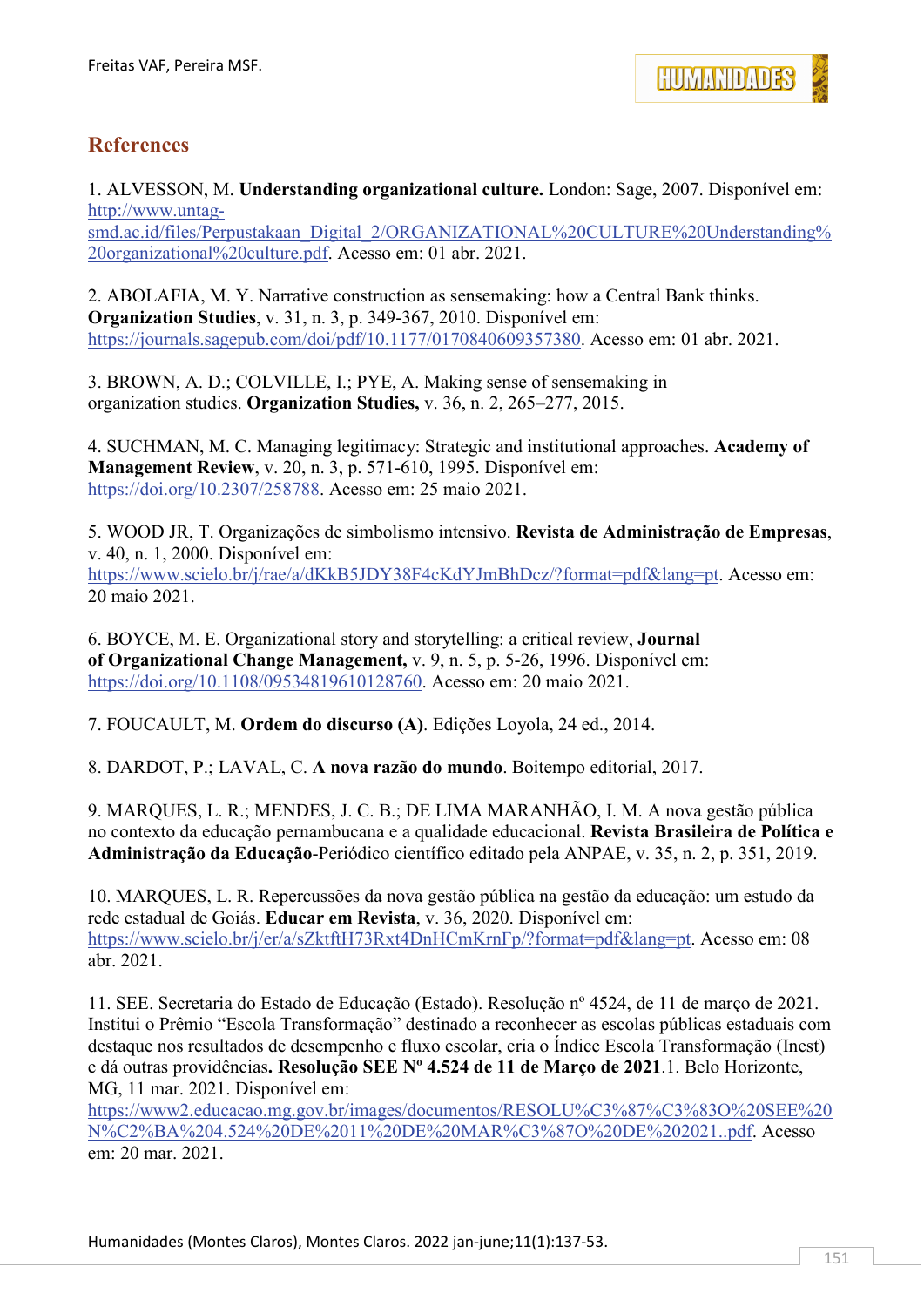

12. GABRIEL, Y. The Unmanaged Organization. **Organization Studies**, v. 16, n. 3, p. 477-501, 1995.

13. ZEMA, R. (Minas Gerais). Partido Novo. **Liberdade ainda que tardia** - Plano de Governo. 2018. Disponível em: [https://divulgacandcontas.tse.jus.br/candidaturas/oficial/2018/BR/MG/2022802018/130000600702//](https://divulgacandcontas.tse.jus.br/candidaturas/oficial/2018/BR/MG/2022802018/130000600702/proposta_1533160671813.pdf)

[proposta\\_1533160671813.pdf.](https://divulgacandcontas.tse.jus.br/candidaturas/oficial/2018/BR/MG/2022802018/130000600702/proposta_1533160671813.pdf) Acesso em: 20 jun. 2021.

14. VERGER, A.; NORMAND, R. Nueva gestión pública y educación: elementos teóricos y conceptuales para el estudio de un modelo de reforma educativa global. **Educação & Sociedade**, v. 36, p. 599-622, 2015. Disponível em: [https://doi.org/10.1590/ES0101-73302015152799.](https://doi.org/10.1590/ES0101-73302015152799) Acesso em: 20 jun. 2021.

15. STRATI, A. Organizational Symbolism as a Social Construction: A Perspective from the Sociology of Knowledge. **Human Relations**, v. 51, 1998.

16. HARDY, C.; CLEGG, S. R. Alguns ousam chamá-lo de poder. In: CLEGG, S. T.; HARDY, C.; NORD, W. R. **Handbook de estudos organizacionais**. v. 2, São Paulo: Atlas, 1998, p. 261-289. Disponível em: [https://doi.org/10.1590/S1415-65552002000300014.](https://doi.org/10.1590/S1415-65552002000300014) Acesso em: 20 mar. 2021.

17. FOUCAULT, M. **A arqueologia do saber**. Rio de Janeiro, RJ: Forense Universitária, 7 ed., 2008. Disponível em: [https://gambiarre.files.wordpress.com/2010/09/foucault-a-arqueologia-do](https://gambiarre.files.wordpress.com/2010/09/foucault-a-arqueologia-do-saber.pdf)[saber.pdf.](https://gambiarre.files.wordpress.com/2010/09/foucault-a-arqueologia-do-saber.pdf) Acesso em: 20 mar. 2021.

18. BROWN, A. D. Authoritative sensemaking in a public inquiry report. **Organization Studies**, v. 25, n. 1, p. 95-112, 2004. Disponível em: [https://journals.sagepub.com/doi/pdf/10.1177/0170840604038182.](https://journals.sagepub.com/doi/pdf/10.1177/0170840604038182) Acesso em: 21 mar. 2021.

19. BROMLEY, P. Policy and Administration as Culture:Organizational Sociologyand Cross‐ National Education Trends. In: MUNDY, K *et al.* **Handbook of Global Education Policy**. Londres: Wiley-Blackwell. 2016. Disponível em: [https://doi.org/10.1002/9781118468005.ch26.](https://doi.org/10.1002/9781118468005.ch26) Acesso em: 30 mar. 2021.

20. MEYER, J. W.; RAMIREZ, F. O.; SOYSAL, Y. N. World expansion of mass education, 1870- 1980. **Sociology of education**, p. 128-149, 1992. Disponível em: [https://www.jstor.org/stable/2112679.](https://www.jstor.org/stable/2112679) Acesso em: 25 mar. 2021.

21. SAUNDERS, M.; LEWIS, P.; THORNHILL, A. **Research methods for business students**. 6a Ed. London: Pearson education, 2009.

22. FISCHER, R. M. B. Foucault e a análise do discurso em educação. **Cadernos de Pesquisa**, p. 197-223, 2001. Disponível em: [https://www.scielo.br/j/cp/a/SjLt63Wc6DKkZtYvZtzgg9t/?format=pdf&lang=pt.](https://www.scielo.br/j/cp/a/SjLt63Wc6DKkZtYvZtzgg9t/?format=pdf&lang=pt) Acesso em: 20 de mai. 2021.

23. BARDIN, L. **Análise de conteúdo**. São Paulo: Edições 70, 2011.